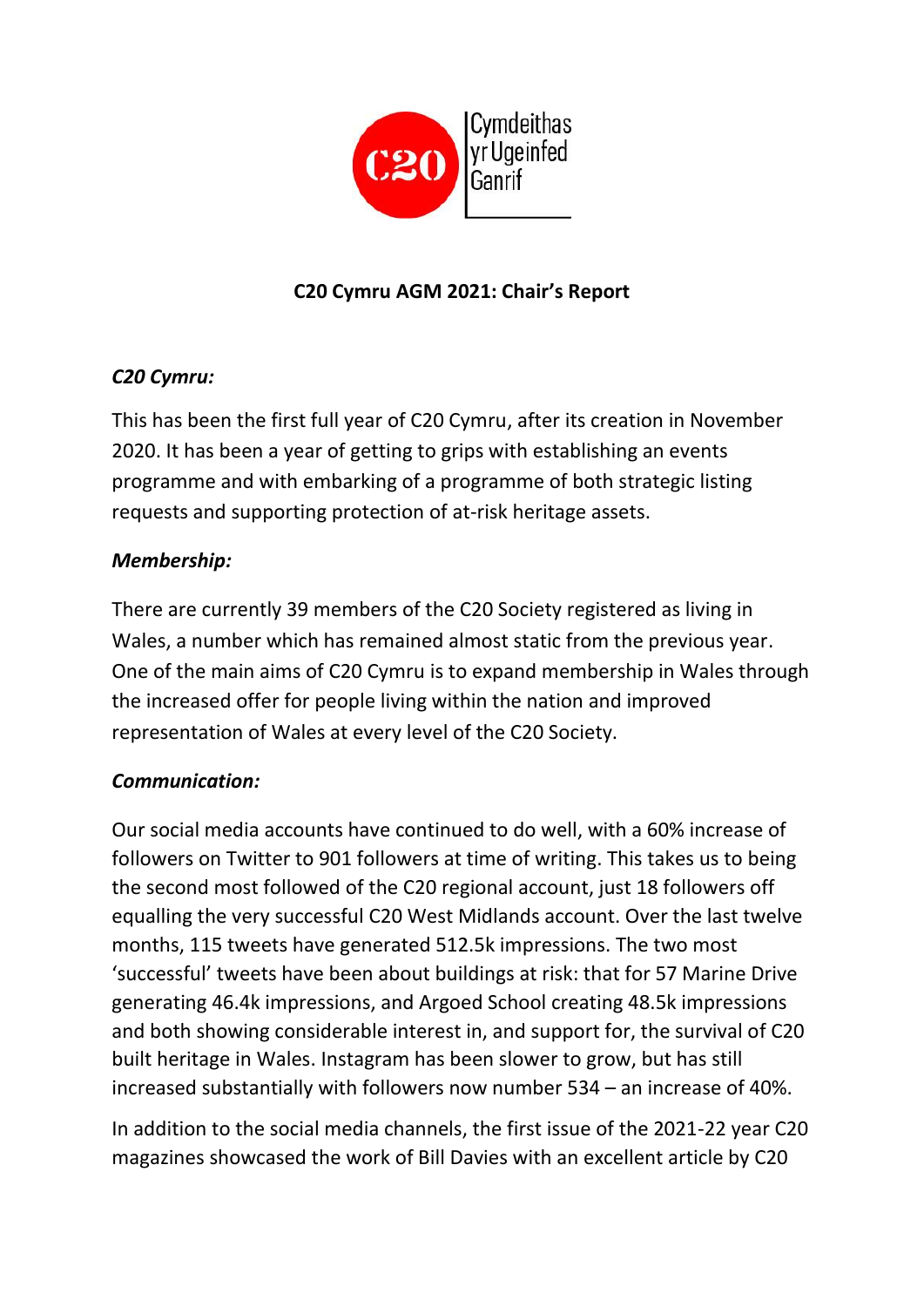Cymru committee member Jonathan Vining, with Davies' Benllech church making the cover photo. This issue also included a piece on the plight of the County Halls in Wales and an 'Introduction' to C20 Cymru.

We now have 66 people signed up to receive our newsletters and updates about news and events.

#### *Events:*

With the COVID situation continuing, and with the recognition of the increased accessibility of online events, C20 Cymru decided to focus on a largely online events programme for this year, with attendees of up to 75 for these talks. Online talks have consisted of:

*20th Century Concrete: A World of Innovation* by Judith Doyle (GGAT) in July 2021

*20th Century Buildings on Paper: Sources from the Ceredigion Archives* by Helen Palmer in November 2021

*Trawsfynydd Nuclear Power Station: Why do we conserve?* by Elinor Grey-Williams in February 2022

*Frank Lloyd Wright: The Requisites of Genius* by Jonathan Adams 1<sup>st</sup> March 2022 (Annual St David's Day lecture)

C20 Cymru and Swansea were also represented in the C20 Society spring series, *Cities of the British Isles*, with a talk by Catrin Saran James in April 2021.

In addition to the online programme, our first face-to-face event was held on Sunday 17<sup>th</sup> October. This was a guided walk of Cathays Park by Committee member Elaine Davey and was a very successful first in-person meet-up with 15 present.

There has been much discussion around whether talks should be provided free of charge, or a small charge made. After assessment of the large offer available to people in terms of online content, and the desire of the group to engage with both existing members and draw in new interest, the decision was made to offer the monthly online talks for free. In-person events will be charged for appropriately, taking into account costs involved and people's time, as will the annual St David's Day talks.